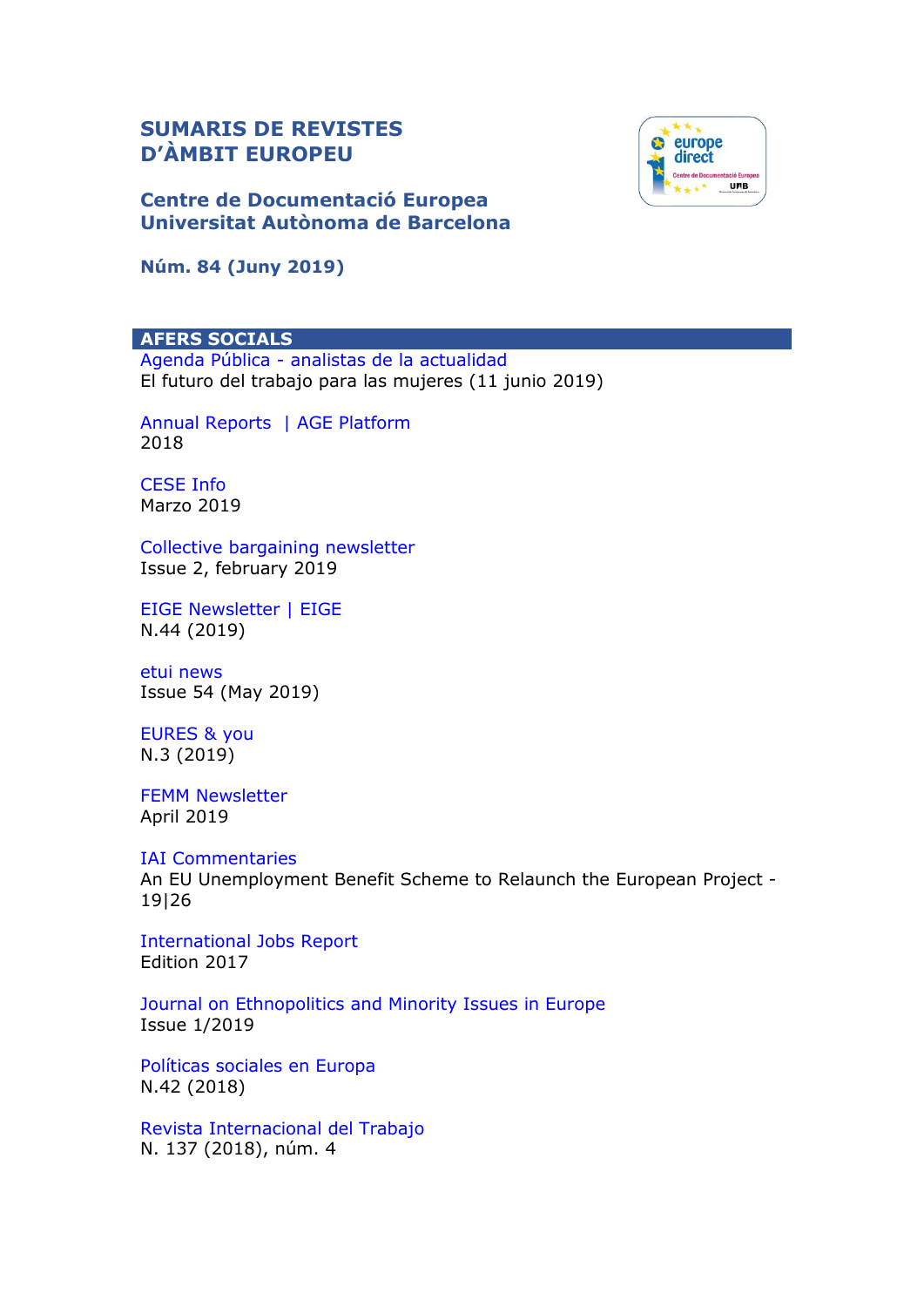[Social Agenda](http://ec.europa.eu/social/main.jsp?langId=en&catId=737&) N.54 (2019) 2014-2019: It's all about skills, skills and skills!

[The ETUC newsletter -](https://www.etuc.org/en/issue/newsletter) February 2019 March 2019

## **AGRICULTURA & PESCA**

[Agri news](http://www.europarl.europa.eu/committees/es/agri/newsletters.html) Issue 28, 2019, April

Asaja - [Revista](http://www.asaja.com/revista) Febrero 2019

[Boletín mensual de la Red Rural Nacional](http://www.redruralnacional.es/boletin-rrn) Marzo 2019

[El Mercado pesquero de la UE](https://www.eumofa.eu/market-analysis) Edición 2018

[EU Rural Review](https://enrd.ec.europa.eu/publications/search/_en?f%5B0%5D=im_field_enrd_publication_type%3A20482) N.27 (2019) 'Networking'

EuroChoices - [Agri-food and rural resource issues](https://onlinelibrary.wiley.com/toc/1746692x/2018/17/2) Vol.18, N.1 (2019)

[European Review of Agricultural Economics](https://academic.oup.com/erae) Vol.46, Issue 2 (April 2019)

[Las noticias destacadas del mes -](https://www.eumofa.eu/market-analysis) EUMOFA N. 4/2019

[OECD Food, Agriculture and Fisheries Papers](http://www.oecd-ilibrary.org/agriculture-and-food/oecd-food-agriculture-and-fisheries-working-papers_18156797) Navigating pathways to reform water policies in agriculture N.128 (Mar 2019)

[Revista Desarrollo Rural Sostenible](http://www.redruralnacional.es/boletin-de-la-red-rural-naciona) Nº 39 Invierno 2019 - Especial Agua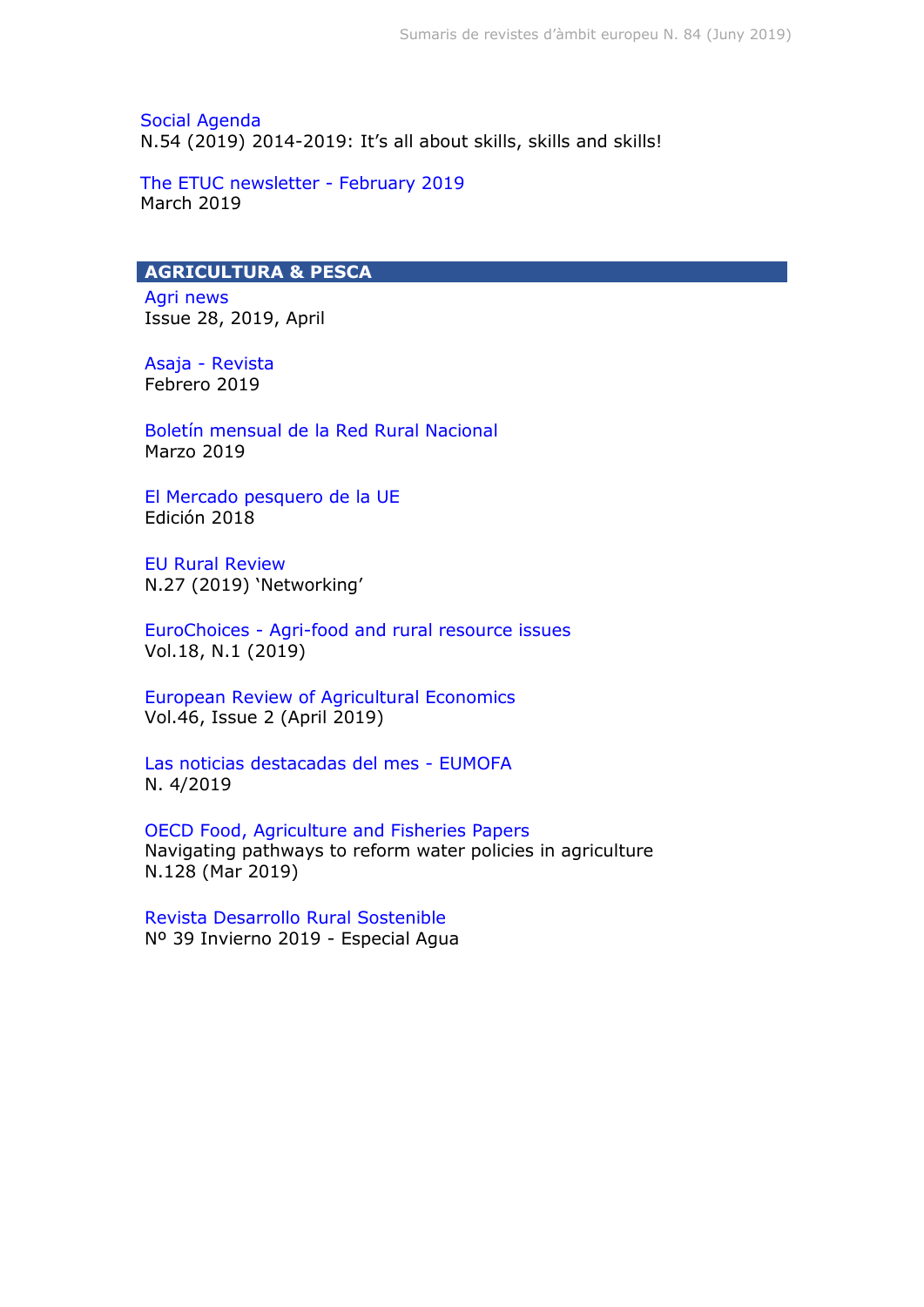## **DRET, JUSTÍCIA & AFERS D'INTERIOR**

[AFCO Newsletter](http://www.europarl.europa.eu/committees/es/afco/newsletters.html)  Issue 69 (March 2019)

[Alicante news](https://euipo.europa.eu/ohimportal/alicante-news) March 2019

[Annual Report EUROJUST](http://eurojust.europa.eu/doclibrary/corporate/Pages/annual-reports.aspx) 2018

[College of Europe Policy Brief series | College of Europe](https://www.coleurope.eu/research/publications/cepob-college-europe-policy-brief-series)

The Populist-Nationalist Rebellion: Challenge to Transatlantic Democracy April 2019

[Court's Annual Report](https://www.echr.coe.int/Pages/home.aspx?p=court/annualreports&c=) 2018

CURIA - [Informe anual -](https://curia.europa.eu/jcms/jcms/Jo2_7000/es/) TJUE 2018

[EASO Newslette](https://www.easo.europa.eu/news-events/easo-newsletter-0) November 2018

#### [ECJ Leading Cases](https://ecjleadingcases.wordpress.com/)

Casos recientes del Tribunal General de la Unión Europea sobre ayudas de Estado: «tax rulings» y fiscalidad de los clubes de fútbol profesional (presentaciones y vídeo del Seminario) - March, 2019

#### [ECJ Leading Cases](https://ecjleadingcases.wordpress.com/about/)

"The ECJ's Taricco Saga on VAT Fraud: The More There Is of Mine, the Less There Is of Yours?" - March 26, 2019

[Eucrim: the European Criminal Law Associations' fórum](https://dialnet.unirioja.es/servlet/revista?codigo=24728) 2018, N.4

[EUROJUST Annual Report](http://www.eurojust.europa.eu/doclibrary/corporate/Pages/annual-reports.aspx) 2018

[Europe: actualité du droit communautaire](https://dialnet.unirioja.es/servlet/revista?codigo=12886) Vol.29 (1) - 2019

[European Journal of Crime, Criminal Law and Criminal Justice](https://dialnet.unirioja.es/servlet/revista?codigo=8427) Vol.27 (2019) n.1

[European Journal of Legal Studies](https://ejls.eui.eu/category/issues/)

Network of Legal Empirical Scholars (NoLesLaw) Special Issue 31st January 2019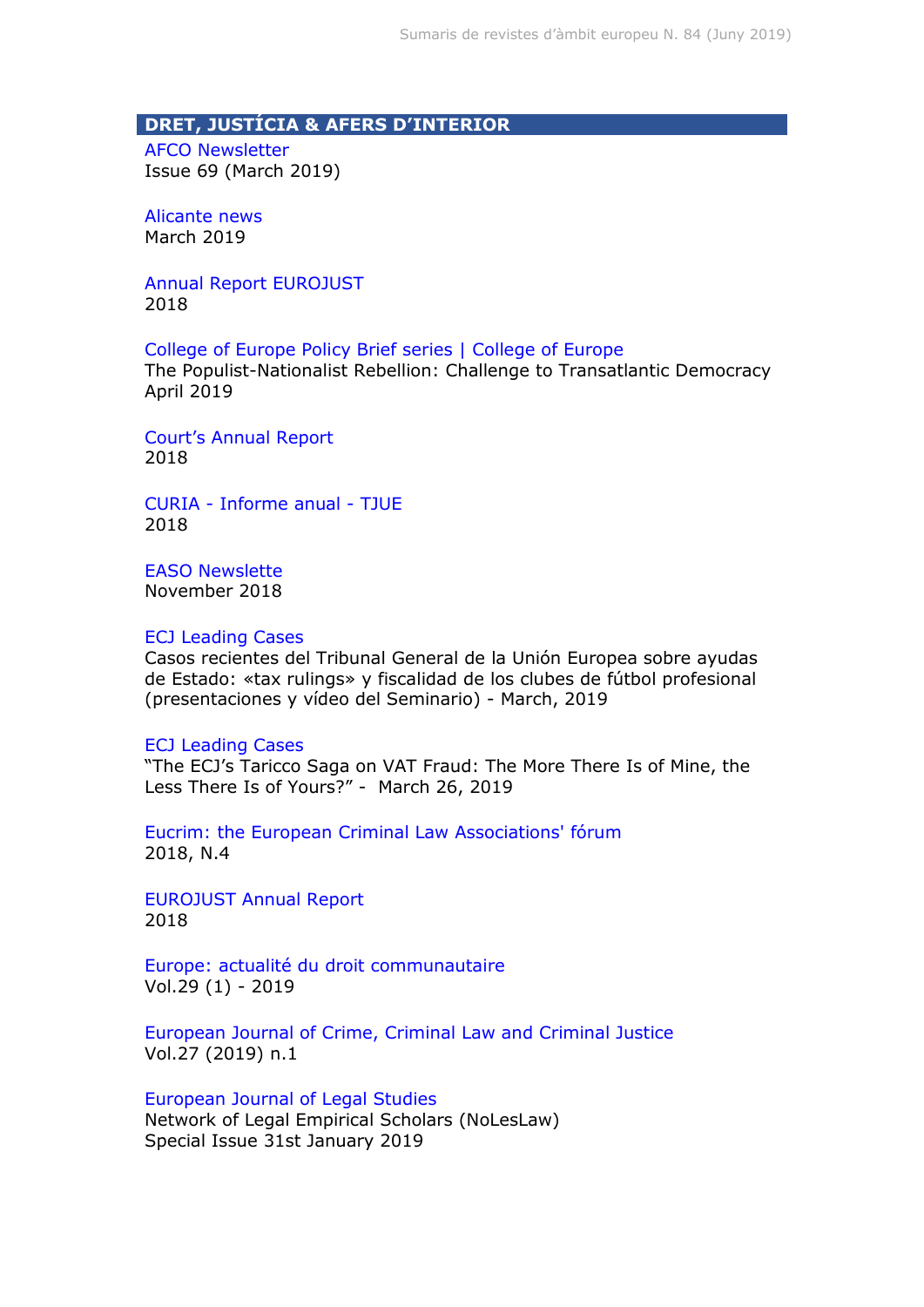[European Journal of Migration and Law](http://booksandjournals.brillonline.com/content/journals/15718166)  Vol.21 (2019) Iss. 1

[European law review](https://dialnet.unirioja.es/servlet/revista?codigo=573) 2019, N.1

[Freedom, Security & Justice: European Legal Studies](https://dialnet.unirioja.es/servlet/revista?codigo=25090) 2019, N.1

[Global Europe Anticipation Bulletin by LEAP](http://geab.eu/) GEAB 135 / Mai 2019

[La Ley Unión Europea](https://dialnet.unirioja.es/servlet/revista?codigo=22187) 2019, N.68

[La Revue Juridique de l'Ouest](https://iode.univ-rennes1.fr/la-revue-juridique-de-louest) RJO 2018/4

[LIBE news](http://www.europarl.europa.eu/committees/es/libe/newsletters.html) Issue 37 (2019)

[Maastricht journal of European and comparative law](https://dialnet.unirioja.es/servlet/revista?codigo=14995) 2018, N.6

Newsletter - [European Data Protection Supervisor](https://edps.europa.eu/press-publications/publications/newsletters_en) N.70 (May 2019)

#### [Revista de Estudios Europeos](http://www.ree-uva.es/)

Cooperación judicial transfronteriza y garantías procesales N.º extraordinario monográfico 1-2019

[Revista española de derecho europeo](https://dialnet.unirioja.es/servlet/revista?codigo=3157) N.69 (2019)

[Revue du droit de l'Union Européenne](https://dialnet.unirioja.es/servlet/revista?codigo=1272) 2019, N.1

[Revue européenne et internationale de droit fiscal](https://dialnet.unirioja.es/servlet/revista?codigo=23523) N.4 (2018)

[Unión Europea Aranzadi](https://dialnet.unirioja.es/servlet/revista?codigo=1713) 2019, N.3

[ZEI Discussion Paper](https://www.zei.uni-bonn.de/publications/zei-discussion-paper-1) C 253: Towards Conceptualizing EU Cybersecurity Law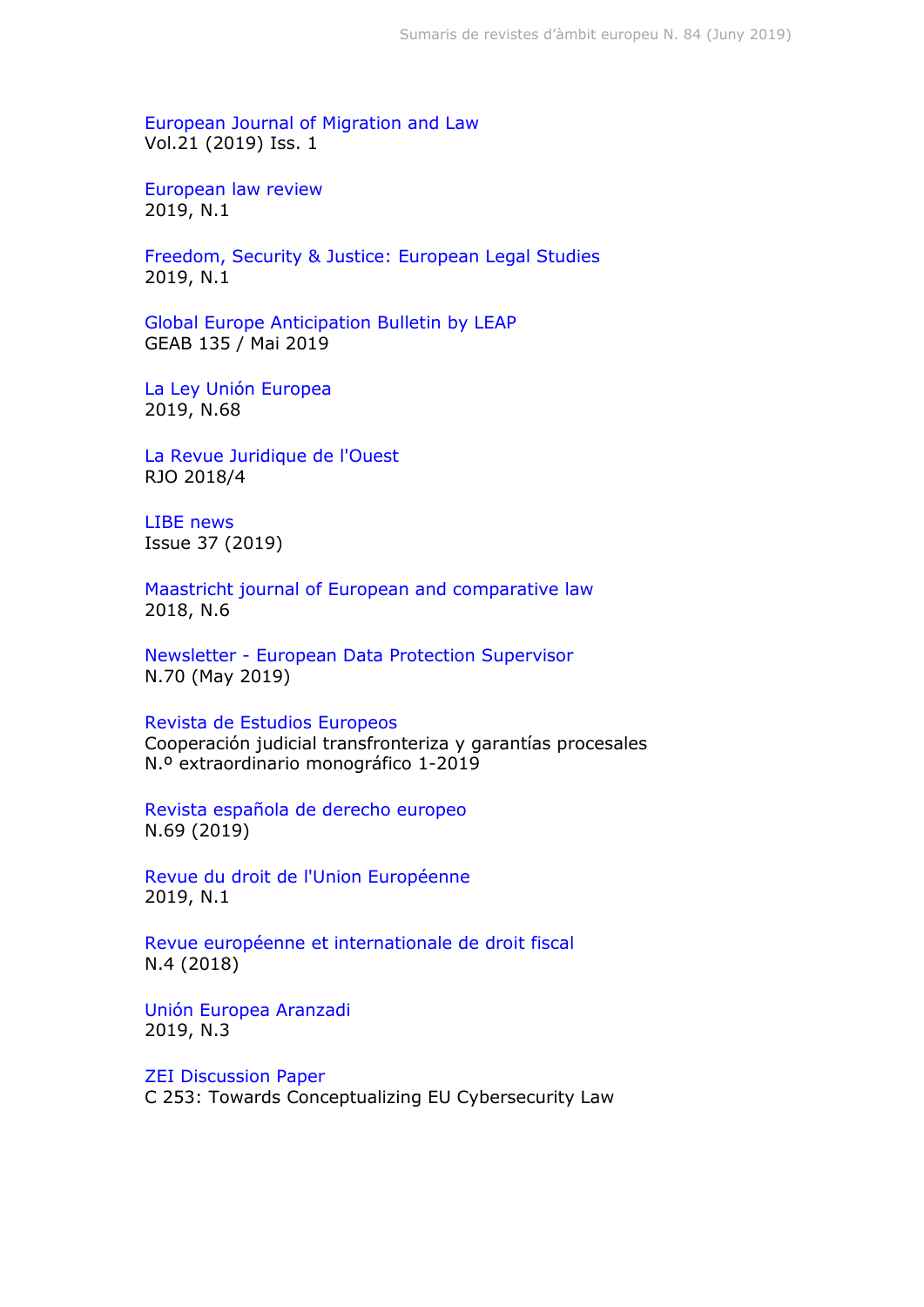## **ECONOMIA & FINANCES**

€[-coin: The Real Time Indicator of the Euro Area Economy](http://eurocoin.cepr.org/) March 2019

[Boletín Económico del BCE](https://www.bde.es/bde/es/secciones/informes/Publicaciones_de/boletin-economic/) 3/2019

[BUDG Newsletter](http://www.europarl.europa.eu/committees/es/budg/newsletters.html) April 2019

#### [Cahiers européens de Sciences Po](http://www.sciencespo.fr/centre-etudes-europeennes/en/content/cahiers-europeens-de-sciences-po)

National parliaments in the European Stability Mechanism: The third rescue package for Greece in 2015 (n.1/2019)

[EC Tax Review](http://www.kluwerlawonline.com/toc.php?area=Journals&mode=bypub&level=4&values=Journals~~EC+Tax+Review) V. 28 (2019) Issue 2

[ECA Journal](https://www.eca.europa.eu/en/Pages/Journal.aspx) N.1/2019 "Transport & Mobility"

#### [ECJ Leading Cases](https://ecjleadingcases.wordpress.com/about/)

"The ECJ's Taricco Saga on VAT Fraud: The More There Is of Mine, the Less There Is of Yours?" - March 26, 2019

[ECON Newsletter](http://www.europarl.europa.eu/committees/es/econ/newsletters.html) April 2019

[Economic forecasts | European Commission](https://ec.europa.eu/info/business-economy-euro/economic-performance-and-forecasts/economic-forecasts_en) Winter 2019 : growth moderates amid global uncertainties

[EFCA Multiannual Work Programme and Work Programme](https://www.efca.europa.eu/es/media-kits) 2019 - 2020

[EIB Investment Survey](http://www.eib.org/en/infocentre/publications/all/econ-eibis-2018-eu-overview.htm) 2018 - EU overview

#### [EIB Working Papers](http://www.eib.org/en/infocentre/publications/all/economics-working-paper-2018-07.htm)

2019/03 - Financing and obstacles for high growth enterprises: the European case

[EU27 Briefings](https://www.iiea.com/item/briefings/eu27-briefings/) How does the EU plan to spend your money? (March 2019)

### [European foreign affairs review](https://dialnet.unirioja.es/servlet/revista?codigo=21470)

'Book review: The Political Economy of Sustainable Development Issue 2 (2019)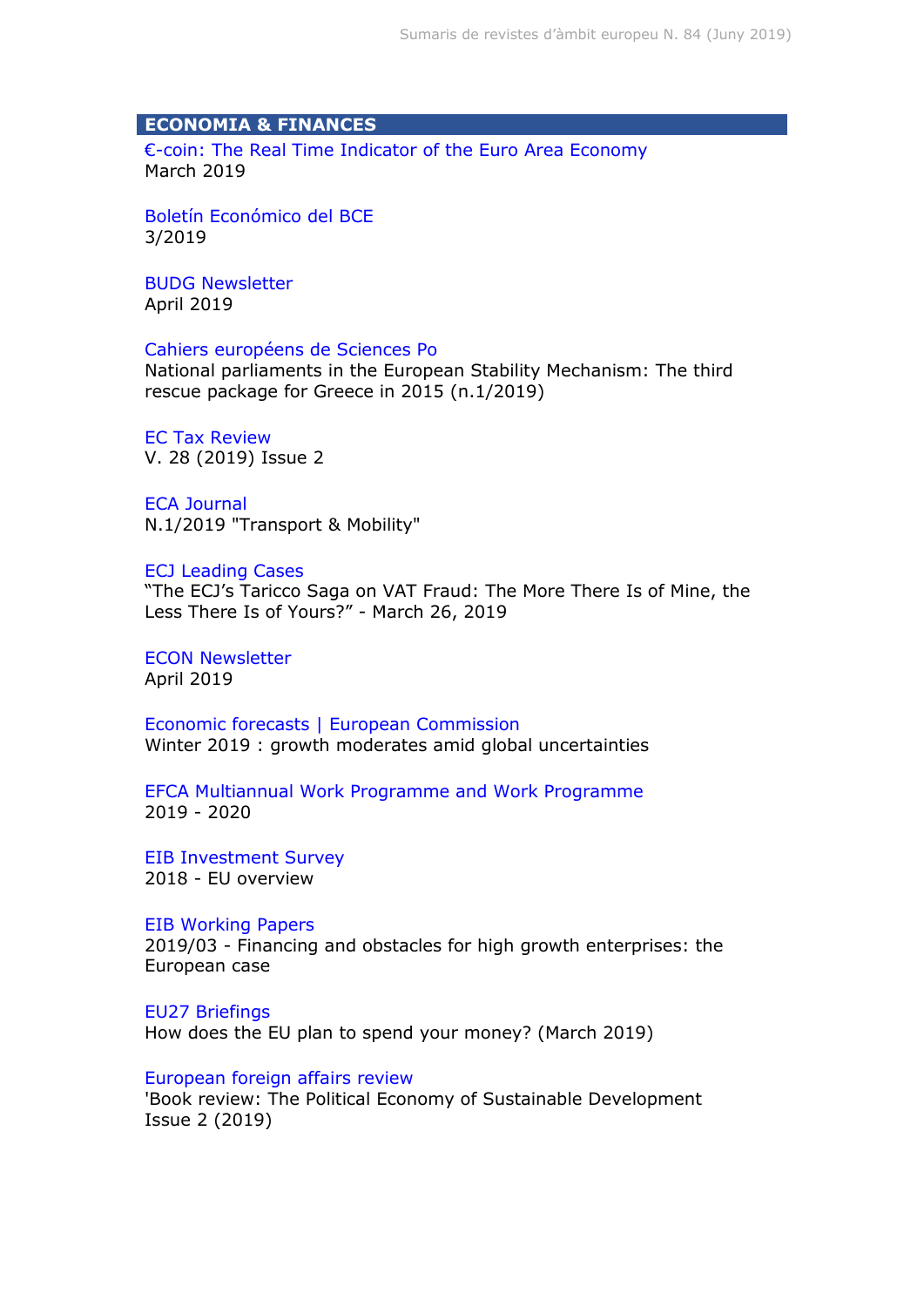[Eurosif Newsletter](http://www.eurosif.org/newsletter-archive/) Action Plan on "Financing Sustainable Growth" Updates from Europe 03/04/2019

[Funcas Europe Newsletter](https://www.funcas.es/funcaseurope/) 5 abril 2019

[IMCO newsletter](http://www.europarl.europa.eu/committees/es/imco/newsletters.html) Issue 101 - March 2019

[Indicadores económicos de la zona del euro](https://www.funcas.es/funcaseurope/eaei/2019-04-11) Actualizados a jueves, 11 abril 2019

[Informe Anual del BCE](https://www.bde.es/bde/es/secciones/informes/Publicaciones_de/Informe_Anual_de/) 2018

[Informe Anual sobre las actividades de supervisión del BCE](https://www.bde.es/bde/es/secciones/informes/Publicaciones_de/inform-anual-mus/) 2018

[ITRE Newsletter](http://www.europarl.europa.eu/committees/es/itre/newsletters.html) 6/2019 2 April 2019

[MaxPo Discussion Paper Series](http://www.maxpo.eu/publications_DP.asp) Structural Exchange Pays Off: Reciprocity in Boards and Executive Compensations in US Firms (1990–2015) (N.19/1)

[Previsiones económicas para la zona del euro, 2018-19](https://www.funcas.es/funcaseurope/peze/2019-04-11) Actualizado a jueves, 11 abril 2019

[Proyecciones macroeconómicas para la zona del euro](https://www.bde.es/bde/es/secciones/informes/Publicaciones_de/Proyecciones_mac/) Marzo 2019

[Revue européenne et internationale de droit fiscal](https://dialnet.unirioja.es/servlet/revista?codigo=23523) N.4 (2018)

[TAX3 Newsletters](http://www.europarl.europa.eu/committees/es/tax3/newsletters.html) Issue 3 - December 2018 / March 2019

[Taxation Papers](https://ec.europa.eu/taxation_customs/publications/taxation-services-papers/taxation-papers_en)

N.75 : The Impact of the CCTB on the Effective Tax Burden of Corporations: results from the Tax Analyzer Model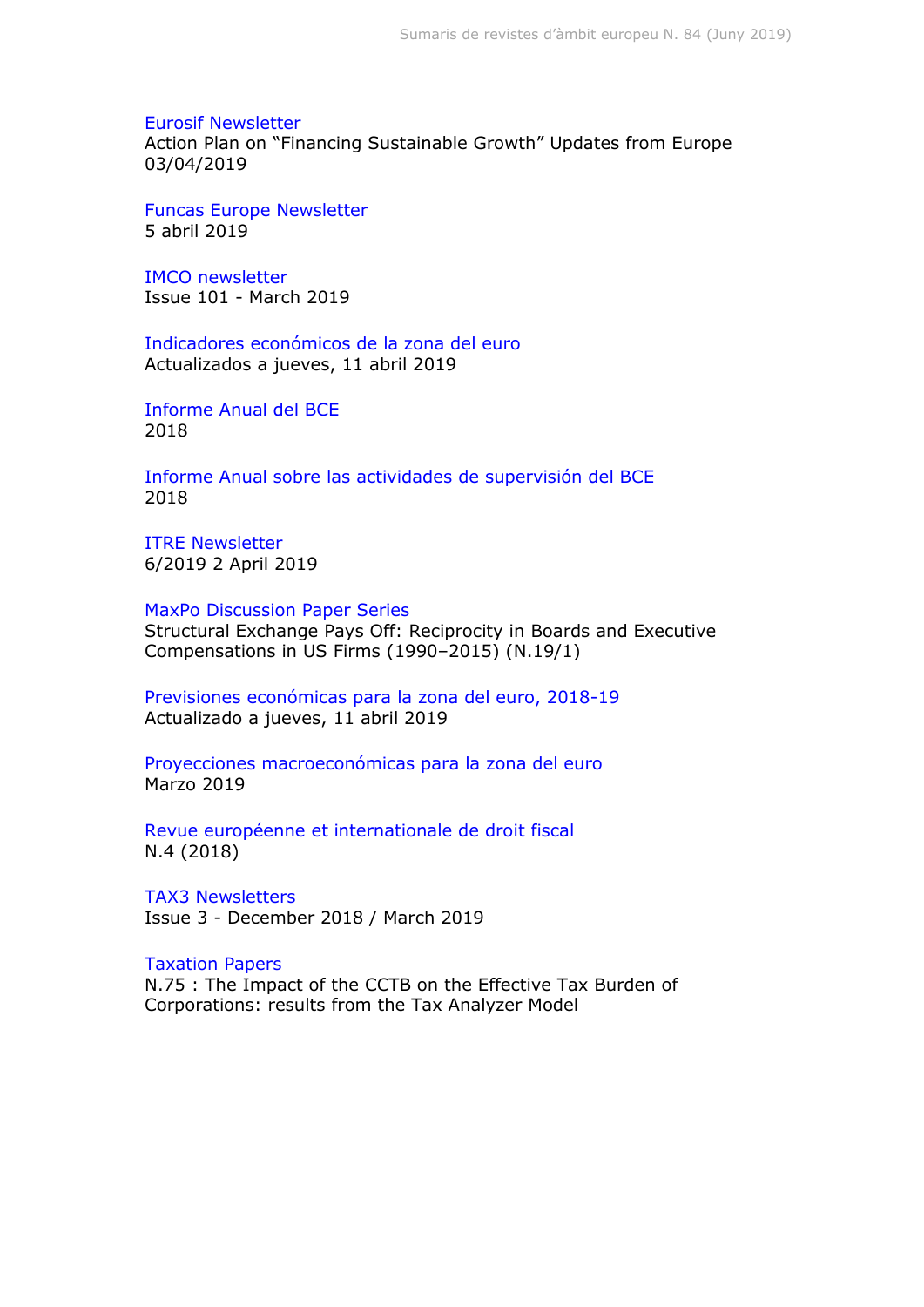## **EDUCACIÓ & INNOVACIÓ**

### [Analytical Reports](http://www.eenee.de/eeneeHome/EENEE/Analytical-Reports.html)

Education Outcomes enhanced by the Use of Digital Technology: Reimagining the School Learning Ecology (N. 38/2019)

[Boletines Mensuales -](https://www.mecd.gob.es/educacion/mc/redie-eurydice/inicio/boletines-mensuales.html) Newsletters - Redie-Eurydice - N.14 (Marzo 2019)

#### [Briefing notes | Cedefop](http://www.cedefop.europa.eu/en/publications-and-resources/briefing-notes)

Preventing low skills through lifelong learning – (N. 9136 - March 2019)

#### [Forced Migration Review](https://www.fmreview.org/es)

Educación: necesidades, derechos y acceso en el desplazamiento N. 60 (marzo 2019)

[Horizon: the EU Research & Innovation magazine | European Commission](https://horizon-magazine.eu/) 17 June 2019

[Newsletters | Cedefop](http://www.cedefop.europa.eu/en/news-and-press/newsletters) No 90 - May 2019

## **INSTITUCIONS & INTEGRACIÓ EUROPEA**

[Brexit Brief | IIEA](https://www.iiea.com/brexit/brexit-blog/brexit-brief-62/) N. 62 - 17th April 2019

[Brexit Briefings](https://www.iiea.com/item/briefings/brexit-briefings/) Brexit: Myths and Realities Regarding the 'WTO Option'

### [Bruges Political Research Papers | College of Europe](https://www.coleurope.eu/study/european-political-and-administrative-studies/research-publications/bruges-political-research)

European Parliament: Is the Grand Coalition really a thing of the past? No. 75 (April 2019)

[Comitology Newsletter](http://www.eppa.com/news) February-March 2019

[Common Market Law Review](http://www.kluwerlawonline.com/toc.php?area=Journals&mode=bypub&level=4&values=Journals~~Common+Market+Law+Review) V. 56 (2019) Issue 2

[CONT News](http://www.europarl.europa.eu/committees/es/cont/newsletters.html) Issue 7 (April 2019)

## E!Sharp – [The hub for original thinking in Europe](http://esharp.eu/)

Europe's most hackable election threats of electoral manipulation in the digital age (Apr 2019)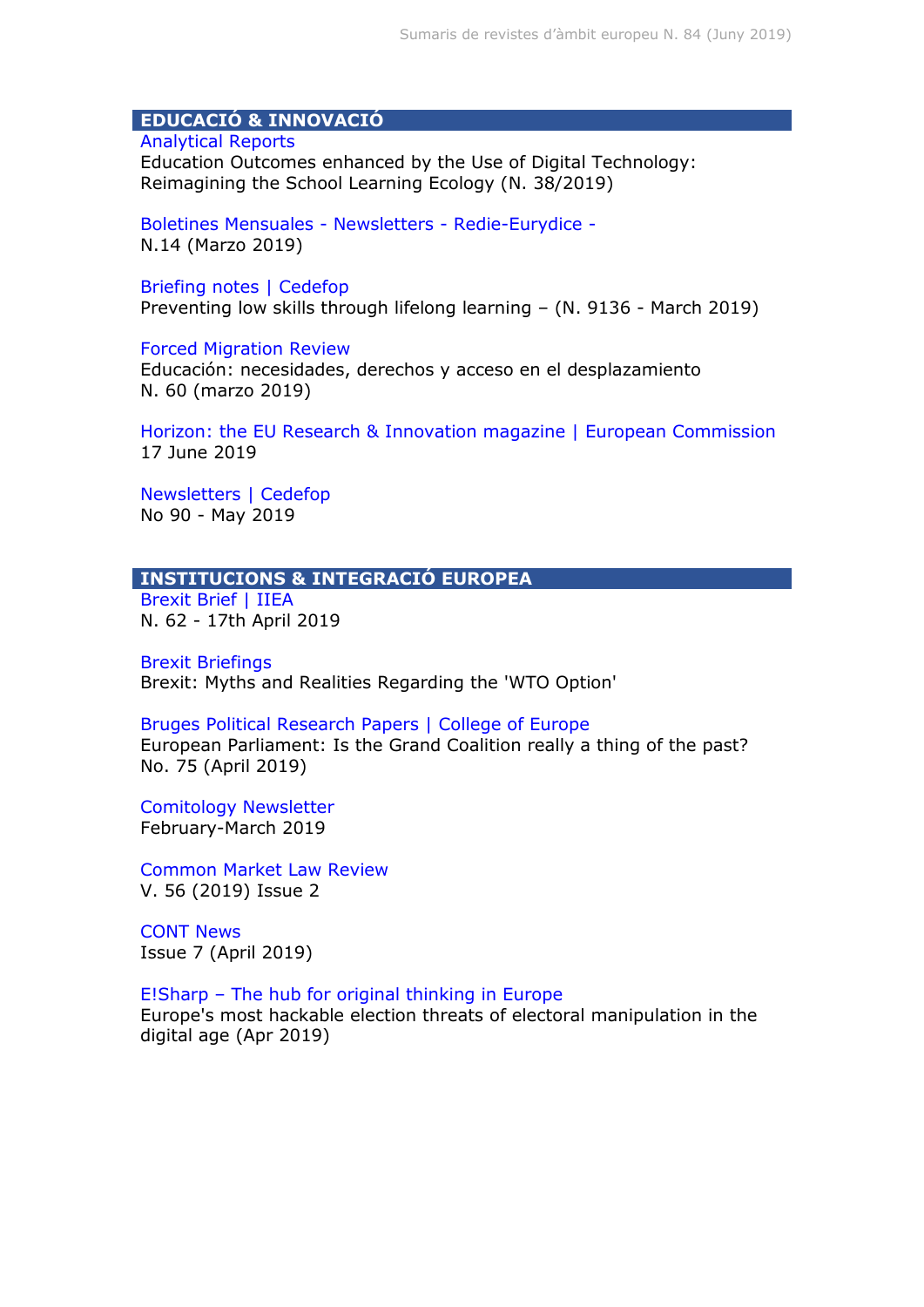[El Europeista | Revista de los Jóvenes Europeístas y Federalistas](https://www.eleuropeista.eu/) El partido francés "Lucha obrera" llama a crear unos "Estados Unidos Socialistas de Europa" (31/03/2019)

[Europe en formation: les cahiers du fédéralisme](https://dialnet.unirioja.es/servlet/revista?codigo=15364) Les chroniques de Jean-Pierre Gouzy : la vie politique en Europe et dans le monde (N.386-387, 2018)

#### [European Economic and Social Committee](https://www.eesc.europa.eu/es/our-work/opinions-information-reports/plenary-session-summaries)

Summary of the opinions adopted at the plenary session of 20 and 21 March 2019

**[EuropeNow](https://www.europenowjournal.org/issues/current-issue/)** 28

[Future of Europe Observer](https://www.zei.uni-bonn.de/publications/future-of-europe-observer) Vol. 7 No. 1/2019

[IED Research Paper](https://www.iedonline.eu/publications/) EU at the Crossroads: Populist Propaganda vs. Democratic Solutions 01.02.2019

[Journal of European Integration](https://www.tandfonline.com/toc/geui20/current) Vol. 41, N.1 (2019)

La Carta - [Fondation Robert Schuman](https://www.robert-schuman.eu/es/la-carta/829) ¿Qué nueva Europa? (N. 84, 1.4.2019)

[New Left Review](http://newleftreview.es/) N.114, Ene/Feb 2019

[Notes et Etudes de la Fondation Res Publica](http://www.fondation-res-publica.org/Notes-et-Etudes-de-la-Fondation-Res-Publica_r35.html) 30/04/2019

[PETI Newsletter](http://www.europarl.europa.eu/committees/es/peti/newsletters.html) March 2019

[PISM Bulletin](http://www.pism.pl/bulletin) The Impact of Brexit on EU Council Voting (No. 39/2019)

Puntoycoma — [Boletín de los traductores españoles](http://ec.europa.eu/translation/spanish/magazine/es_magazine_es.htm) 161 (enero/marzo 2019)

[Revista 5W | Crónicas de larga distancia](https://www.revista5w.com/) La extrema derecha en Europa. Un especial de Revista 5W, CIDOB y Ruido Photo

[Revue des affaires europeennes](https://dialnet.unirioja.es/servlet/revista?codigo=1267) N.3 (2018)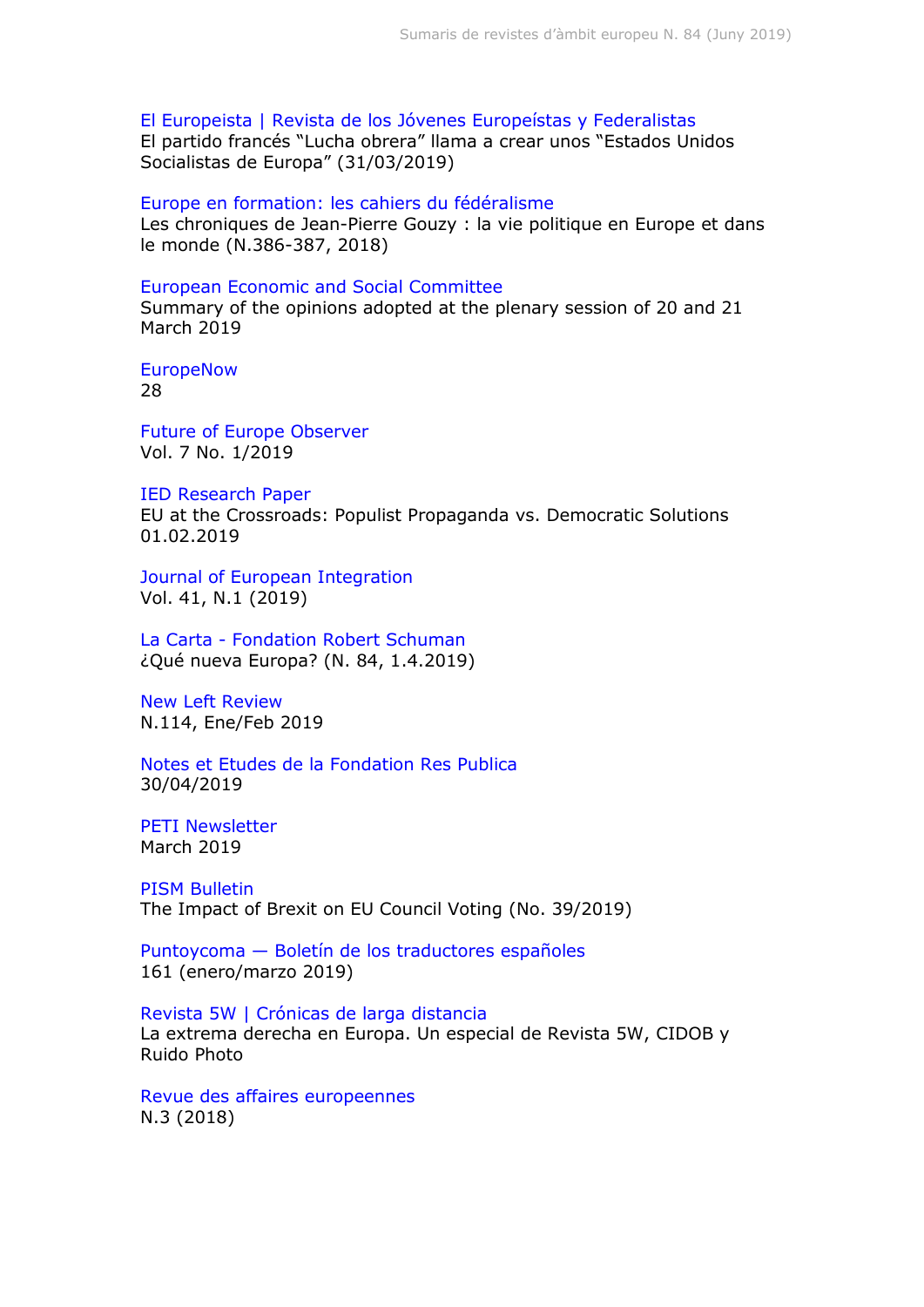[Revue du marche commun et de l'Union Européenne](https://dialnet.unirioja.es/servlet/revista?codigo=1275) N. 626 (2019)

The Letter - [Robert Schuman Foundation](http://www.robert-schuman.eu/en/the-letter/769) Wich new Europe? (Issue 841, 2nd April 2019)

[The New Federalist, webzine of the Young European Federalist](https://www.thenewfederalist.eu/) German minister speaks for EU Army, Bosnia pride parade announce and more (07/04/2019)

[The Parliament Magazine](https://www.theparliamentmagazine.eu/articles/magazines/issue-492-29-march-2019) Issue 492 | 29 March 2019

[Think tank review -](https://www.consilium.europa.eu/es/documents-publications/library/library-blog/think-tank-review/) Consilium 67 (28 mayo 2019)

[Transform! Europe Boletín](https://www.transform-network.net/es/boletin/) 1/2019

[Working Papers](http://dcubrexitinstitute.eu/working-papers/) – Brexit Institute The Framework Of Future Relations: Trade (n.4/2019)

#### **MEDI AMBIENT & ENERGIA** [Climate bulletin](https://climate.copernicus.eu/climate-bulletins)

June 2019

[ENVI News](http://www.europarl.europa.eu/committees/es/envi/newsletters.html) 21.03.2019

[European Climate Foundation -](https://europeanclimate.org/category/news/ecf-annual-reports/) Annual Reports 2018

[European Energy and Environmental Law Review](http://www.kluwerlawonline.com/toc.php?area=Journals&mode=bypub&level=4&values=Journals~~European+Energy+and+Environmental+Law+Review) Volume 28 (2019) Issue 2

Green European Journal – [The European Venue for Green Ideas](http://www.greeneuropeanjournal.eu/) Special edition 2019. N. 2049: Open future

## [ZEI Insights](https://www.zei.uni-bonn.de/publications/zei-insights)

Moving forward to a circular economy - turning the challenge into opportunity by Daniela Stoycheva (No. 63 April 2019)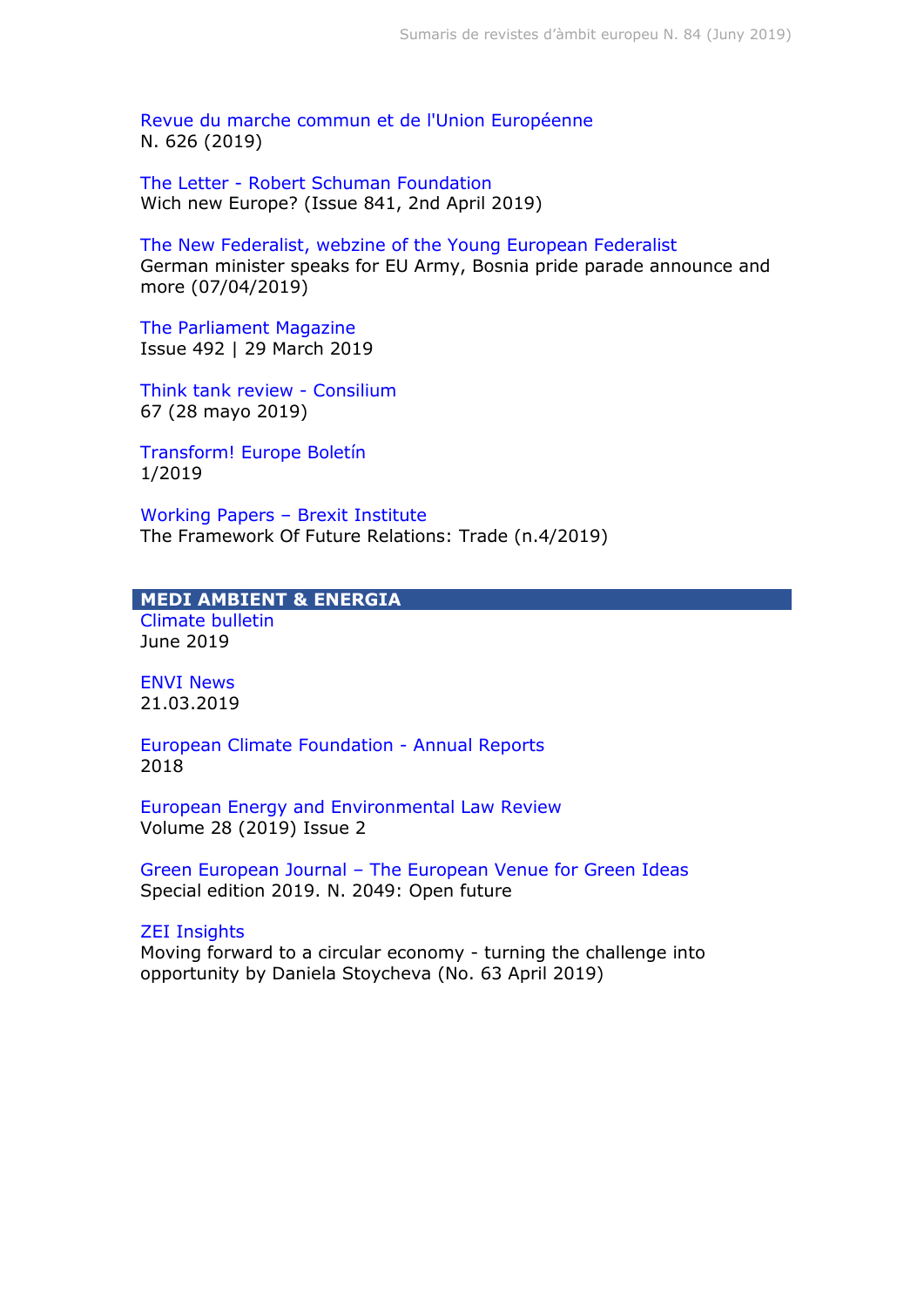## **POLÍTICA REGIONAL**

[European Urban & Regional Studies](https://dialnet.unirioja.es/servlet/revista?codigo=20811) Volume 26 Issue 2, April 2019

[Panorama](https://ec.europa.eu/regional_policy/es/information/publications/panorama-magazine/2018/panorama-67-success-stories-across-our-regions-and-borders) n. 67: Historias de éxito a través de nuestras regiones y fronteras

[REGI News](http://www.europarl.europa.eu/committees/es/regi/newsletters.html) Issue 37 - March 2019

[Regional & Federal Studies](http://www.tandfonline.com/toc/frfs20/current) V. 29, 2019, Issue 2

[Report on Economic, Social and Territorial Cohesion](https://ec.europa.eu/regional_policy/en/information/cohesion-report/) Seventh Report (2017)

[TRAN News](http://www.europarl.europa.eu/committees/es/tran/newsletters.html) March 2019

## **RELACIONS EXTERIORS & SEGURETAT**

[Annual Report on the implementation of the European Union's instruments](https://ec.europa.eu/europeaid/2017-annual-report-implementation-european-unions-instruments-financing-external-actions-2016_en)  [for financing external actions in](https://ec.europa.eu/europeaid/2017-annual-report-implementation-european-unions-instruments-financing-external-actions-2016_en) 2016 2018 (12 February 2019)

## [DGAP analysis compact](https://dgap.org/en/think-tank/publications/dgap_analysis_compact)

Hypersonic Weapon Systems Will Decrease Global Strategic Stability – and Current Control Regimes Won't Do 4 (March 2019)

#### [Documenti IAI](https://www.iai.it/en/pubblicazioni/lista/all/documenti-iai)

The Middle East: Thinking About and Beyond Security and Stability March 2019

### [Documentos de Trabajo OPEX](http://www.fundacionalternativas.org/observatorio-de-politica-exterior-opex/documentos/documentos-de-trabajo)

Nuevos desarrollos en la seguridad y defensa europea: ¿hacia una política más integrada en la Unión post-Brexit? (97/2019)

#### [EU-China Observer | College of Europe](https://www.coleurope.eu/study/eu-international-relations-and-diplomacy-studies/eu-china-relations/eu-china-observer)

Issue #4.18: EU-China Trade and Investment Relations

#### [IAI Papers](https://www.iai.it/en/pubblicazioni/lista/all/iai-papers)

A Last Line of Defence: A Strategy for Europe to Preserve the Iran Nuclear Deal - June 2019

#### [IAI Papers](https://www.iai.it/en/pubblicazioni/lista/all/iai-papers)

Off Track. The EU's Re-engagement with the Western Balkans April 2019

#### [Memorandos OPEX](http://www.fundacionalternativas.org/observatorio-de-politica-exterior-opex/documentos/memorandos)

El Pacto Mundial sobre Migración: algunas reflexiones tras la Cumbre de Davos - n.241/2019